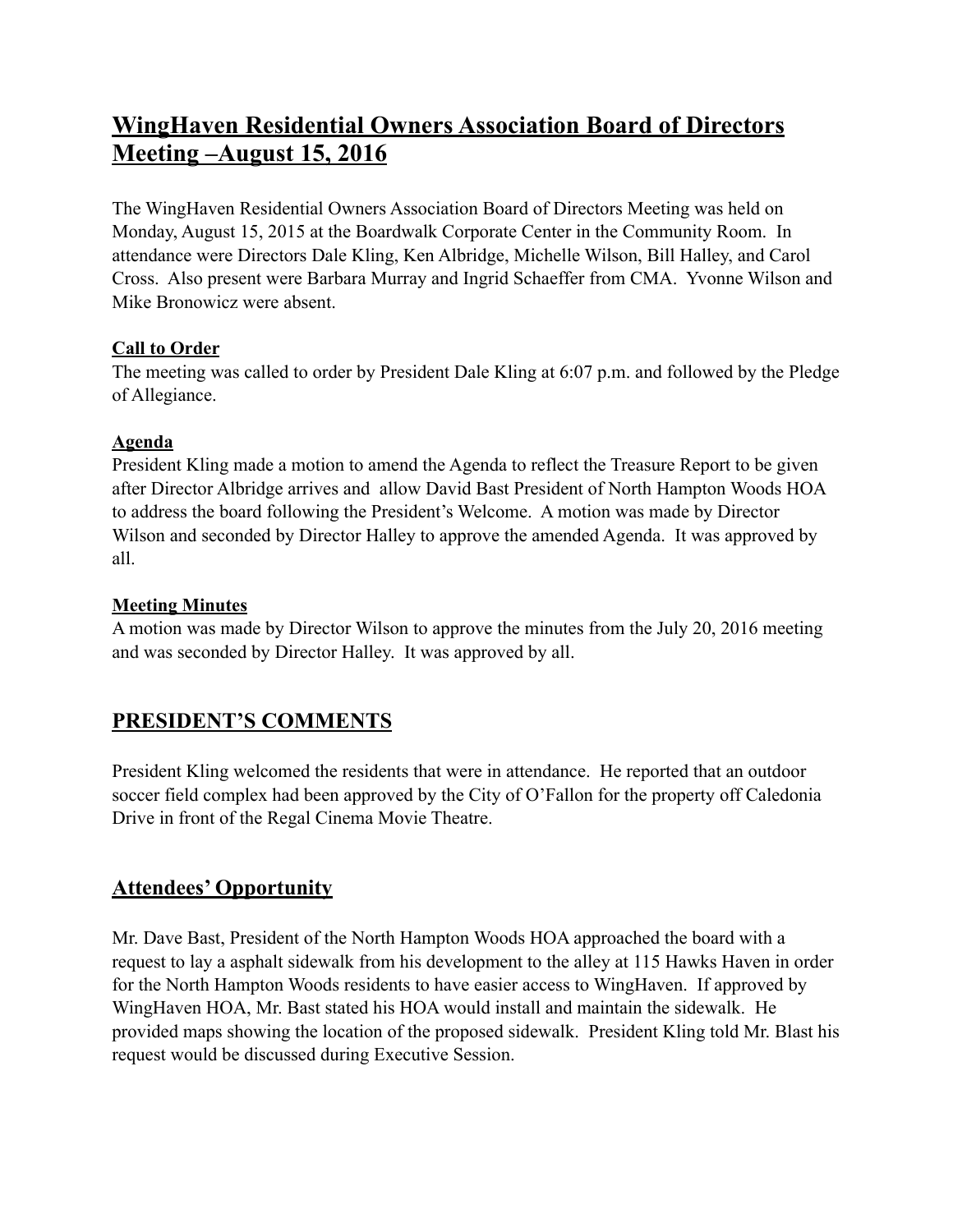Mr. Tom Riggs, WingHaven resident approached the board with a question regarding his neighbor who has directed water through pipes from the sump pump into his yard. He stated the City of O'Fallon inspected the site and reported no code violation. Mr. Riggs reported the water flow has been altered with his neighbor's berm and redirection of the water flow coming out through a pipe from the sump pump. As a result, Mr. Riggs reported his lawn is continually muddy. Mr. Riggs requested help from the WROA board in solving this water flow problem. President Kling told Mr. Riggs this problem would be discussed during Executive Session.

**Treasurer's Report** Director Albridge sent his report to board members through e-mail. His report indicated income through July was a total of \$531,291.55. Alley income through July was \$32,143.97. Our expenses through July was \$399,200. Cash position is \$193,500 to the positive**.**

**Management Report – CMA** Ingrid Schaeffer reported 53 violation letters had been sent out this past month. Twenty-three accounts were with the attorney for collections. She reported 34 reservations for pavilion up to this date.

Ingrid reported that a No Dumping letter into Knoll Creek was sent out to 35 WingHaven homeowners by the City of O'Fallon. The Board decided to put the city's letter on the WROA website and on the WingHaven Next Door site to educate residents of the problems created by dumping in the creek.

Ingrid reported that a letter was sent to Nancy Crigler, with King Innovations requesting the empty property along Phoenix Parkway be mowed. Ingrid reported the company will contact Runyon to discuss having the property mowed.

### **Committee Reports**

**Events** –Director reported on the August 13, 2016 National Night Out/Summer Concert, the last of the summer season. It was reported that Betty Kling had resigned from being treasurer of the Events Committee, being replaced by Director Wilson. Director Wilson sent the board a copy of the Events Committee financials for the month of July. Director Cross reported the next event will be the Summer Pub Crawl on August 27, 2016.

**Architectural** – Director Albridge reported 9 requests were submitted and all were approved.

**Grounds** –President Kling reported on the Grounds for Director Bronowicz.

An e-mail request was received from 725 Phoenix Way asking whether the Bush Honeysuckle had been removed from the common ground behind the residence. Checking with Terry Runyon, it was reported the work had been completed on June 25, 2016. No further work will be done at this time.